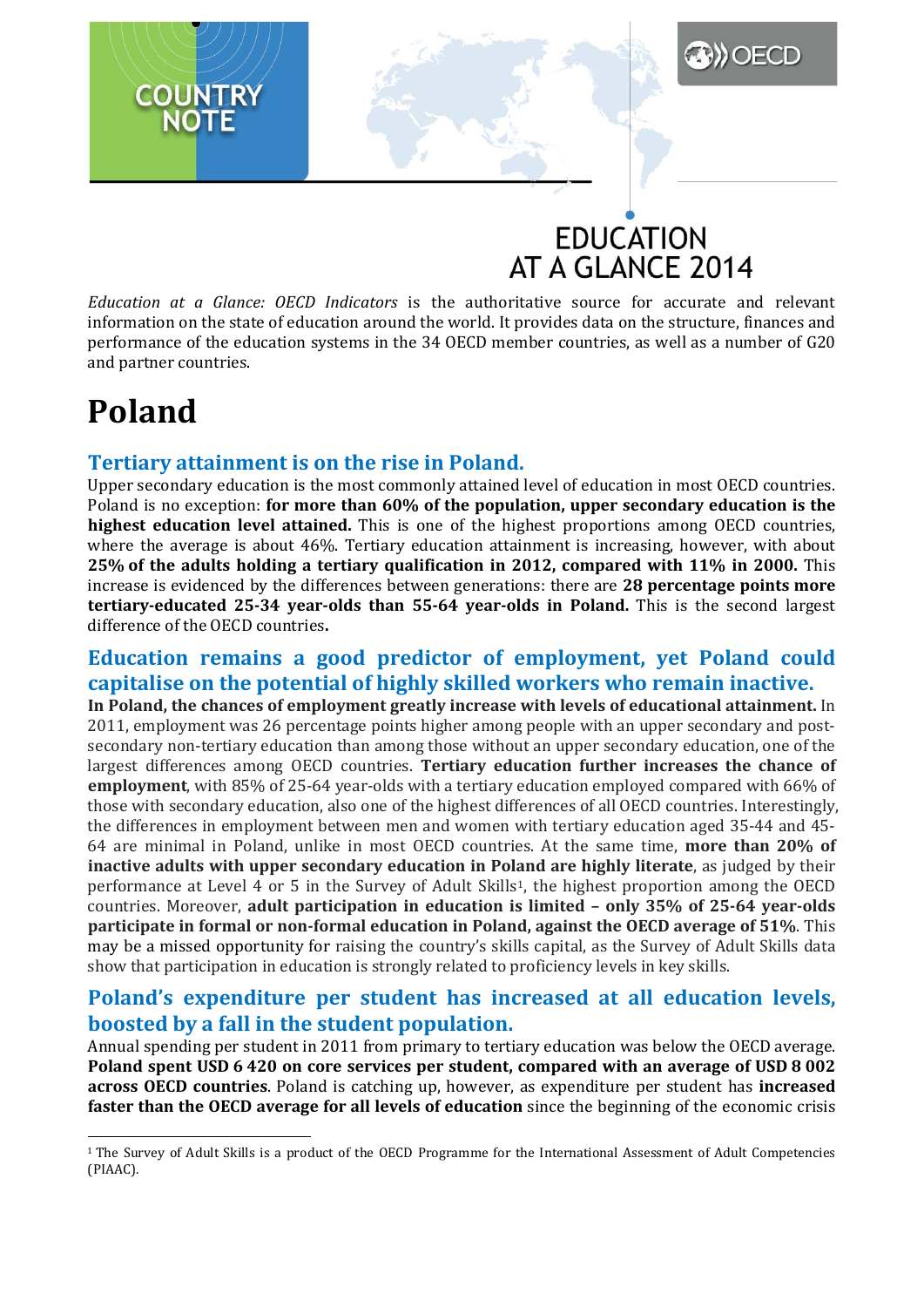#### **Poland** – **Country Note** – *Education at a Glance 2014: OECD Indicators*

in 2008, boosted by an overall fall in student population. Interestingly, at the tertiary level there was a decrease in total expenditure (with Poland one of only three other countries where expenditure fell), but this was offset by the fall in student numbers, thus ensuring that expenditure per student remained on the increase. Poland is the only country among those with data available, where the **share of private funding on tertiary education institutions decreased both between 2000 and 2008, and 2008 and 2011,** with the largest decrease occurring since 2008. The proportion of private expenditure has dropped by almost 9% in Poland, compared with an increase of 6% on average in OECD countries. In general, **the share of private expenditure on educational institutions in Poland is below the OECD average,** at 6% in primary, secondary and post-secondary non-tertiary education and 24% in tertiary education, compared with about 9% and 31% respectively.

### **Polish teachers' salaries continue to rise, although they are still below the OECD average.**

**Teachers' salaries in Poland have increased by at least 20% at all levels of education since 2005,**  the second highest increase among the OECD countries over this period. At the same time, **Polish teachers' statutory base salaries are still below the OECD average** and among the lowest of European countries, although bonuses and allowances considerably increase them. Once bonuses and allowances are included, actual annual salaries of all teachers aged 25-64 are at least 30% higher than statutory base salaries for teachers with 15 years of experience at the pre-primary, primary and lower secondary levels. **In comparison with other 25-64 year-old tertiary-educated workers, teachers' salaries in Poland are not only lower than salaries of other similarly-educated professionals, but also lower than the average in OECD countries**. For instance, a lower secondary school teacher in Poland earns on average 83% of what other workers of a similar age and education level earn, against an OECD average of 88%. However, **teachers' salaries have increased by at least 20% at all levels of education since 2005,** the second highest increase among the OECD countries over this period. This increase is partly the result of a 2007 government reform programme that aimed to increase teachers' salaries successively between 2008 and 2012.

#### **Other findings**

-

• **Polish primary and secondary teachers teach at least around 100 hours per year less than the OECD average:** average teaching hours for primary, lower secondary and upper secondary are 633, 561 and 558 hours per year respectively, against 782, 694 and 655 hours on average for the OECD. In contrast, pre-primary teachers work 148 hours per year more than the OECD average.

• **Enrolment rates of Polish 3 and 4-year-olds in early education are growing quickly**, with a 13% and 27% increase respectively between 2005 and 2012. For both age groups, participation rates in 2012 were still below the OECD average, with 51% of 3-year-olds enrolled (compared with 70%), and 65% of 4-year-olds (compared with 84%).

• **Poland has improved its performance in PISA[2](#page-1-0) between 2003 and 2012:** for instance in mathematics it increased by 2.6 score points per year, while the OECD average remained broadly unchanged. Poland's mean score in PISA 2012 mathematics was 518 points against an OECD average of 494 points, with statistical differences between the performance of girls and boys.

This work is published under the responsibility of the Secretary-General of the OECD. The opinions expressed and arguments employed herein do not necessarily reflect the official views of OECD member countries. This document and any map included herein are without prejudice to the status of or sovereignty over any territory, to the delimitation of international frontiers and boundaries and to the name of any territory, city or area.

**For more information** on *Education at a Glance 2014* and to access the full set of Indicators, visit [www.oecd.org/edu/eag.htm.](http://www.oecd.org/edu/eag.htm)

| Questions can be directed to:            | <b>Country Note author:</b>          |
|------------------------------------------|--------------------------------------|
| Corinne Heckmann                         | Katarzyna Kubacka                    |
| Directorate for Education and Skills     | Directorate for Education and Skills |
| <b>Email:</b> Corinne. Heckmann@oecd.org | Email: katarzyna.kubacka@oecd.org    |

<span id="page-1-0"></span><sup>2</sup> PISA is the OECD Programme for International Student Assessment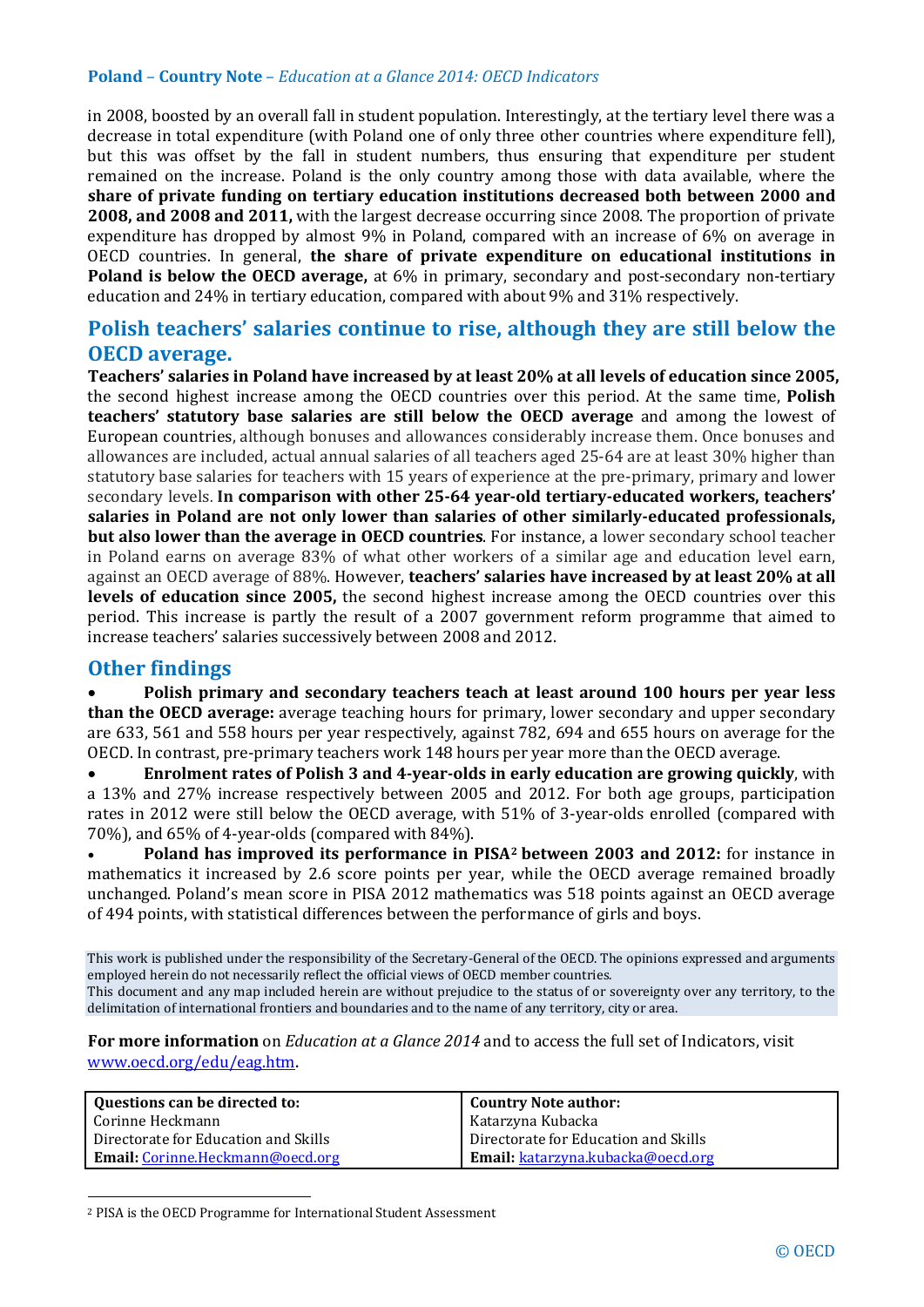# **Key Facts for Poland in Education at a Glance 2014**

| <b>Table</b>                         | <b>Indicator</b>                                                                                                       | <b>Poland</b>                    |      | <b>OECD</b> average              |      | EU21 average                     |       | <b>Rank among</b><br><b>OECD</b> countries<br>and partner<br>countries* |  |
|--------------------------------------|------------------------------------------------------------------------------------------------------------------------|----------------------------------|------|----------------------------------|------|----------------------------------|-------|-------------------------------------------------------------------------|--|
| <b>Educational Access and Output</b> |                                                                                                                        |                                  |      |                                  |      |                                  |       |                                                                         |  |
|                                      | <b>Enrolment rates</b>                                                                                                 | 2012                             | 2005 | 2012                             | 2005 | 2012                             | 2005  |                                                                         |  |
| C <sub>2.1</sub>                     | 3-year-olds (in early childhood education)                                                                             | 51%                              | 28%  | 70%                              | 64%  | 79%                              | 73%   | 26 of 37                                                                |  |
|                                      | 4-year-olds (in early childhood and primary<br>education)                                                              | 65%                              | 38%  | 84%                              | 79%  | 89%                              | 84%   | 32 of 38                                                                |  |
| C1.1a                                | 5-14 year-olds (all levels)                                                                                            | 96%                              |      | 98%                              |      | 98%                              |       | 32 of 44                                                                |  |
|                                      | Percentage of population that has only attained<br>below upper secondary education                                     | 2012                             | 2000 | 2012                             | 2000 | 2012                             | 2000  |                                                                         |  |
| A1.4a                                | 25-64 year-olds                                                                                                        | 10%                              | 20%  | 24%                              | 34%  | 23%                              | 34%   | 32 of 36                                                                |  |
|                                      | Percentage of the population whose highest<br>level of attainment is upper secondary<br>education                      | 2012                             | 2000 | 2012                             | 2000 | 2012                             | 2000  |                                                                         |  |
| A1.4a                                | 25-64 year-olds                                                                                                        | 65%                              | 69%  | 44%                              | 44%  | 48%                              | 46%   | 3 of 37                                                                 |  |
|                                      | Percentage of population that has attained<br>tertiary education                                                       | 2012                             | 2000 | 2012                             | 2000 | 2012                             | 2000  |                                                                         |  |
| A1.3a                                | 25-64 year-olds                                                                                                        | 25%                              | 11%  | 33%                              | 22%  | 29%                              | 20%   | 27 of 37                                                                |  |
| A1.4a                                | 25-34 year-olds                                                                                                        | 41%                              | 14%  | 40%                              | 26%  | 37%                              | 24%   | 17 of 36                                                                |  |
|                                      | 55-64 year-olds                                                                                                        | 13%                              | 10%  | 25%                              | 15%  | 22%                              | 14%   | 31 of 36                                                                |  |
|                                      | Entry rates into tertiary education                                                                                    | 2012                             | 2000 | 2012                             | 2000 | 2012                             | 2000  |                                                                         |  |
| C3.1 <sub>b</sub>                    | Youth expected to enter tertiary-type A<br>programmes before turning 25                                                | 70%                              | m    | 48%                              | m    | 48%                              | m     | 2 of 35                                                                 |  |
|                                      | <b>Graduation rates</b>                                                                                                | 2012                             | 2000 | 2012                             | 2000 | 2012                             | 2000  |                                                                         |  |
| A2.2a                                | Percentage of today's young people expected to<br>complete upper secondary education in their<br>lifetime              | 85%                              | 90%  | 84%                              | 76%  | 83%                              | 77%   | 18 of 29                                                                |  |
| A3.2a                                | Percentage of today's young people expected to<br>complete university education (tertiary-type A) in<br>their lifetime | 53%                              | 34%  | 38%                              | 28%  | 38%                              | 27%   | 3 of 27                                                                 |  |
|                                      | <b>Economic and Labour Market Outcomes</b>                                                                             |                                  |      |                                  |      |                                  |       |                                                                         |  |
|                                      | Unemployment rate of 25-64 year-olds - Men<br>and Women                                                                | 2012                             | 2008 | 2012                             | 2008 | 2012                             | 2008  |                                                                         |  |
|                                      | Below upper secondary                                                                                                  | 18%                              | 12%  | 14%                              | 9%   | 17%                              | 10%   | 9 of 35                                                                 |  |
| A5.4a                                | Upper secondary and post-secondary non-tertiary                                                                        | 9%                               | 6%   | 8%                               | 5%   | 9%                               | $5\%$ | 9 of 36                                                                 |  |
|                                      | Tertiary                                                                                                               | $5\%$                            | 3%   | 5%                               | 3%   | 6%                               | 3%    | 13 of 36                                                                |  |
|                                      | Unemployment rate of 25-64 year-olds -<br>Women                                                                        | 2012                             | 2008 | 2012                             | 2008 | 2012                             | 2008  |                                                                         |  |
|                                      | Below upper secondary                                                                                                  | 19%                              | 12%  | 13%                              | 9%   | 16%                              | 11%   | 8 of 35                                                                 |  |
| A5.4c<br>(Web)                       | Upper secondary and post-secondary non-tertiary                                                                        | 11%                              | 8%   | 9%                               | 6%   | 10%                              | $6\%$ | 8 of 35                                                                 |  |
|                                      | Tertiary                                                                                                               | 5%                               | 3%   | 5%                               | 4%   | $6\%$                            | 4%    | 11 of 35                                                                |  |
|                                      | Average earnings advantage for 25-64 year-olds<br>with tertiary education**                                            | 2012 or latest year<br>available |      | 2012 or latest year<br>available |      | 2012 or latest year<br>available |       |                                                                         |  |
|                                      | Men and women                                                                                                          | 172                              |      | 159                              |      | 159                              |       | 11 of 33                                                                |  |
| A6.1a<br>A6.1b (Web)                 | Men                                                                                                                    | 188                              |      | 164                              |      | 166                              |       | 6 of 33                                                                 |  |
|                                      | Women                                                                                                                  | 174                              |      | 162                              |      | 160                              |       | 9 of 34                                                                 |  |
|                                      | Average earnings penalty for 25-64 year-olds<br>who have not attained upper secondary<br>education**                   | 2012 or latest year<br>available |      | 2012 or latest year<br>available |      | 2012 or latest year<br>available |       |                                                                         |  |
|                                      | Men and women                                                                                                          | 85                               |      | 78                               |      | 79                               |       | 5 of 33                                                                 |  |
| A6.1a<br>A6.1b (Web)                 | Men                                                                                                                    | 86                               |      | 78                               |      | 80                               |       | 7 of 33                                                                 |  |
|                                      | Women                                                                                                                  | 81                               |      | 75                               |      | 76                               |       | 8 of 34                                                                 |  |
|                                      | Percentage of 15-29 year-olds neither<br>employed nor in education or training, by<br>highest level of education       | 2012                             | 2008 | 2012                             | 2008 | 2012                             | 2008  |                                                                         |  |
| C5.3d<br>(Web)                       | Below upper secondary                                                                                                  | 12%                              | 10%  | 15%                              | 14%  | 15%                              | 13%   | 22 of 35                                                                |  |
|                                      | Upper secondary                                                                                                        | 21%                              | 18%  | 16%                              | 14%  | 16%                              | 12%   | 7 of 34                                                                 |  |
|                                      | Tertiary                                                                                                               | 14%                              | 11%  | 13%                              | 11%  | 12%                              | 10%   | 13 of 34                                                                |  |